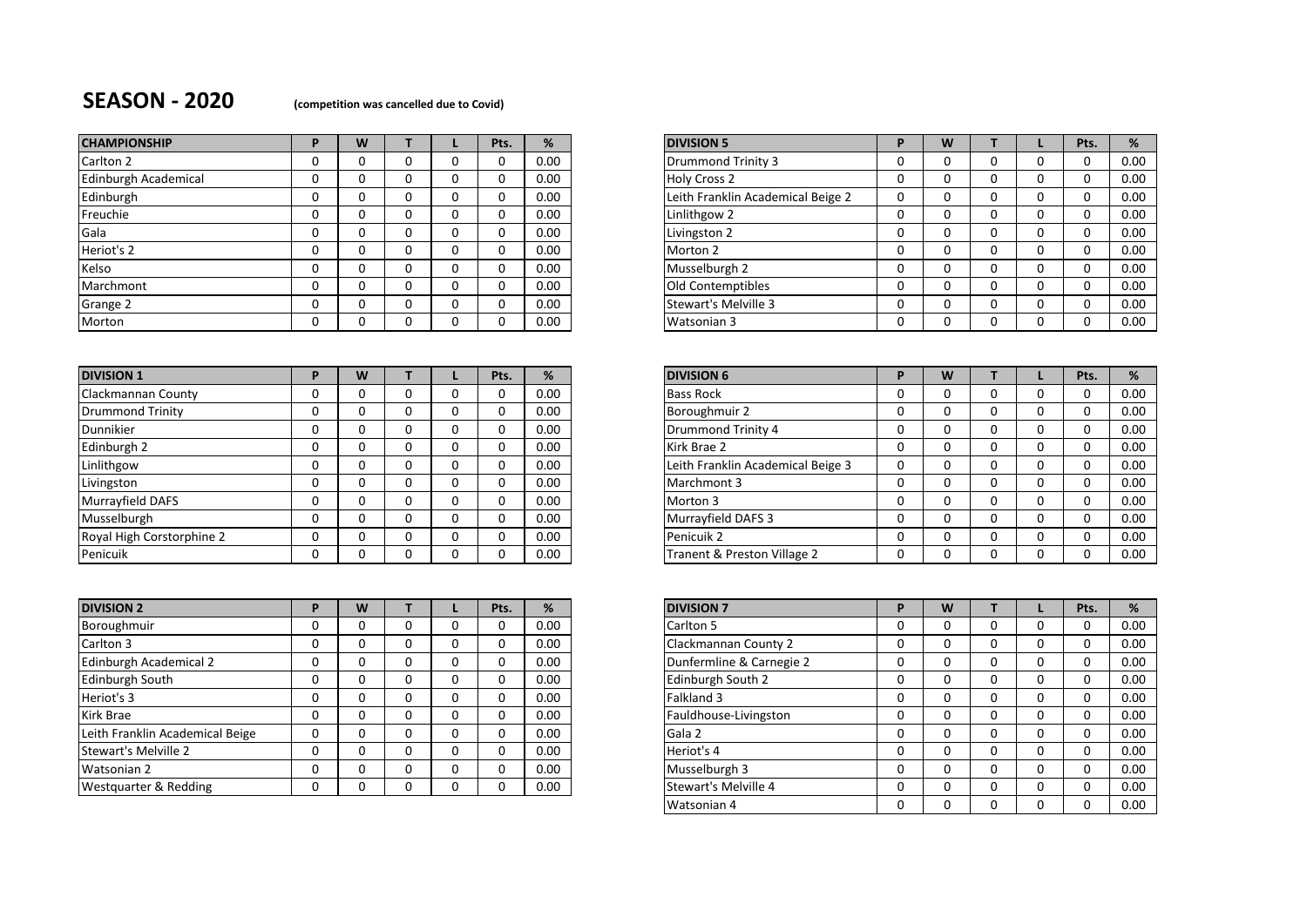| <b>DIVISION 3</b>      | P        | W        |   |          | Pts.     | %    |
|------------------------|----------|----------|---|----------|----------|------|
| Dunfermline & Carnegie | 0        | 0        | 0 | 0        | 0        | 0.00 |
| Haddington             | 0        | 0        | 0 | 0        | 0        | 0.00 |
| Hawick & Wilton        | 0        | 0        | 0 | 0        | 0        | 0.00 |
| <b>Holy Cross</b>      | 0        | 0        | 0 | 0        | 0        | 0.00 |
| Marchmont 2            | 0        | 0        | 0 | 0        | 0        | 0.00 |
| Grange 3               | 0        | 0        | 0 | 0        | 0        | 0.00 |
| Melrose                | 0        | 0        | 0 | 0        | 0        | 0.00 |
| Murrayfield DAFS 2     | $\Omega$ | $\Omega$ | 0 | $\Omega$ | $\Omega$ | 0.00 |
| Selkirk                | 0        | 0        | 0 | 0        | 0        | 0.00 |
| <b>St Boswells</b>     | 0        | 0        | 0 | 0        | 0        | 0.00 |

| <b>DIVISION 4</b>          | P | W        |          |          | Pts.     | %    |
|----------------------------|---|----------|----------|----------|----------|------|
| Broomhall                  | 0 | 0        | 0        | 0        | 0        | 0.00 |
| Carlton 4                  | 0 | 0        | 0        | $\Omega$ | O        | 0.00 |
| <b>Drummond Trinity 2</b>  | 0 | 0        | 0        | $\Omega$ | 0        | 0.00 |
| Dunbar                     | 0 | 0        | 0        | $\Omega$ | 0        | 0.00 |
| Dunnikier 2                | 0 | 0        | $\Omega$ | $\Omega$ | O        | 0.00 |
| Edinburgh University Staff | 0 | 0        | 0        | $\Omega$ | O        | 0.00 |
| Edinburgh 3                | 0 | 0        | 0        | $\Omega$ | $\Omega$ | 0.00 |
| Peebles County             | 0 | 0        | $\Omega$ | $\Omega$ | O        | 0.00 |
| Royal High Corstorphine 3  | 0 | $\Omega$ | $\Omega$ | $\Omega$ | O        | 0.00 |
| Tranent & Preston Village  | 0 | 0        | 0        | 0        | $\Omega$ | 0.00 |

| ts. | %    | <b>SUNDAY DEVELOPMENT</b>   | P        | W | T        |          | Pts.     | %    |
|-----|------|-----------------------------|----------|---|----------|----------|----------|------|
| 0   | 0.00 | <b>Broomhall 2</b>          | $\Omega$ | 0 | 0        | 0        | 0        | 0.00 |
| 0   | 0.00 | <b>Drummond Trinity 5</b>   | 0        | 0 | 0        | 0        | 0        | 0.00 |
| 0   | 0.00 | Dunbar 2                    | $\Omega$ | 0 | 0        | 0        | 0        | 0.00 |
| 0   | 0.00 | Dunfermline & Carnegie 3    | $\Omega$ | 0 | 0        | $\Omega$ | $\Omega$ | 0.00 |
| 0   | 0.00 | Dunnikier 3                 | $\Omega$ | 0 | 0        | 0        | 0        | 0.00 |
| 0   | 0.00 | <b>ELCC</b>                 | 0        | 0 | 0        | 0        | 0        | 0.00 |
| 0   | 0.00 | Edinburgh Academical 3      | $\Omega$ | 0 | 0        | 0        | 0        | 0.00 |
| 0   | 0.00 | Gala 3                      | 0        | 0 | $\Omega$ | 0        | 0        | 0.00 |
| 0   | 0.00 | Melrose 2                   | 0        | 0 | 0        | 0        | 0        | 0.00 |
| 0   | 0.00 | Murrayfield DAFS 4          | 0        | 0 | 0        | 0        | 0        | 0.00 |
|     |      | Peebles County 2            | $\Omega$ | 0 | $\Omega$ | 0        | 0        | 0.00 |
|     |      | Stewart's Melville 5        | $\Omega$ | 0 | 0        | 0        | 0        | 0.00 |
|     |      | Penicuik 3                  | 0        | 0 | 0        | 0        | 0        | 0.00 |
| ts. | %    | Tranent & Preston Village 3 | 0        | 0 | $\Omega$ | 0        | 0        | 0.00 |
| 0   | 0.00 | Watsonian 5                 | $\Omega$ | 0 | $\Omega$ | 0        | 0        | 0.00 |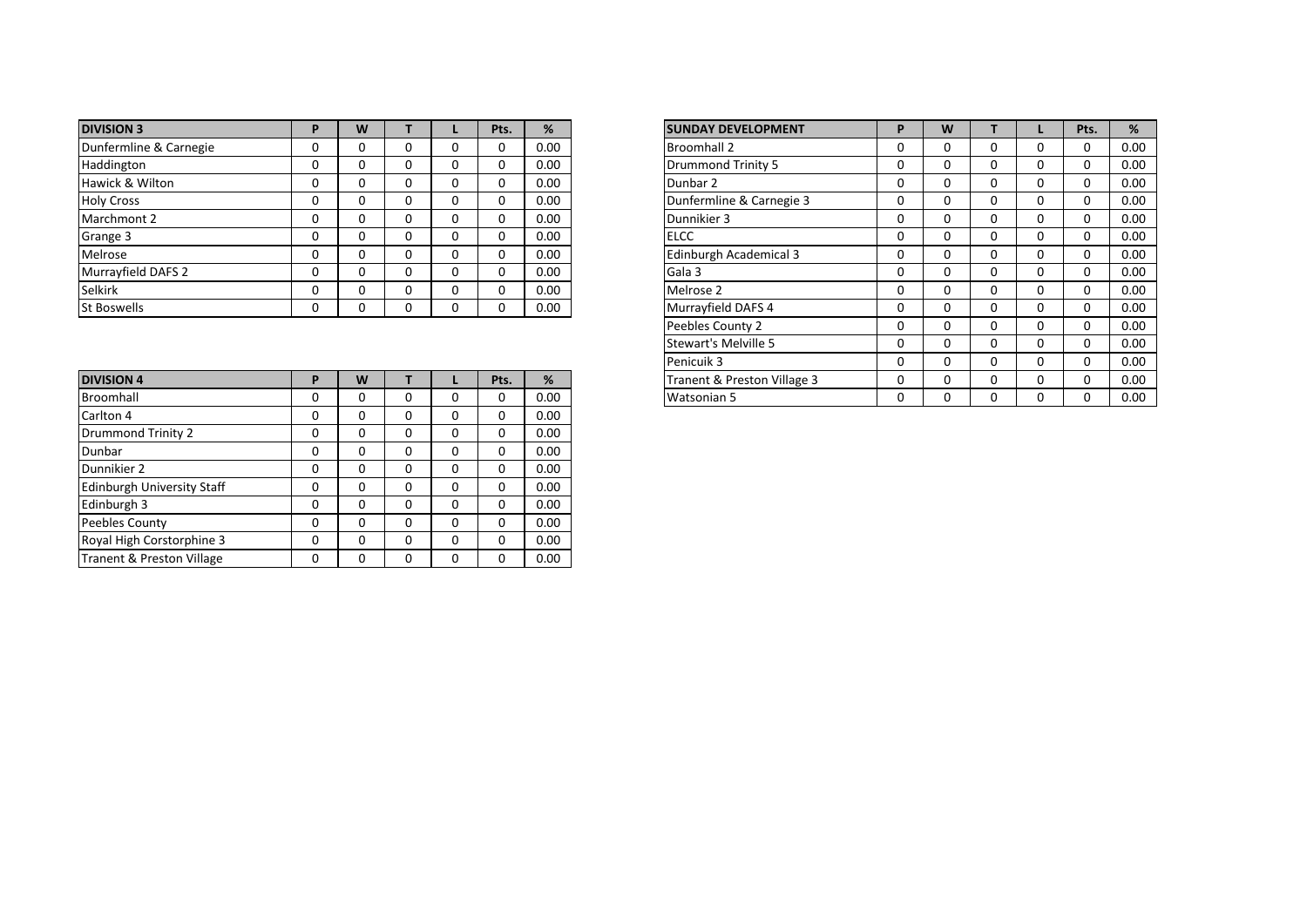| <b>TEAM</b>               | W |  | <b>Pts</b> | %     | <b>NRR</b>   | <b>TEAM</b>             | W | <b>T/NR</b> | <b>Pts</b> | <b>NRR</b> |
|---------------------------|---|--|------------|-------|--------------|-------------------------|---|-------------|------------|------------|
| Heriot's                  |   |  | 40         |       | 100.00 26.75 | Heriot's                |   |             | 10         | 61.41      |
| Gen!us Grange             |   |  | 42         | 84.00 | 54.23        | Carlton                 |   |             |            | 32.95      |
| Carlton                   |   |  | 30         | 60.00 | 17.72        | Watsonian               |   |             |            | 8.72       |
| Watsonian                 |   |  |            | 30.00 | $-21.61$     | Gen!us Grange           |   |             |            | $-14.93$   |
| <b>Stewart's Melville</b> |   |  | 10         | 20.00 | $-29.57$     | Stewart's Melville      |   |             |            | $-88.48$   |
| Royal High Corstorphine   |   |  |            | 0.00  | $-60.63$     | Royal High Corstorphine |   |             |            | $-44.9$    |

## **Edinburgh Super Six (SATURDAY T40) Edinburgh Super Six - Midweek (T16)**

| <b>TEAM</b>               | W | T/NR |   | Pts | <b>NRR</b> |
|---------------------------|---|------|---|-----|------------|
| Heriot's                  |   | 0    |   | 10  | 61.41      |
| Carlton                   | 3 |      |   |     | 32.95      |
| Watsonian                 | 3 | 0    | າ | 6   | 8.72       |
| Gen!us Grange             |   | 2    | า | 4   | $-14.93$   |
| <b>Stewart's Melville</b> |   |      | ∍ | 2   | $-88.48$   |
| Royal High Corstorphine   |   |      |   |     | $-44.9$    |

Two Edinburgh competitions took place in the latter part of the season between the 6 Eastern Premiership Edinburgh based clubs. These were not part of any official ESCA competitions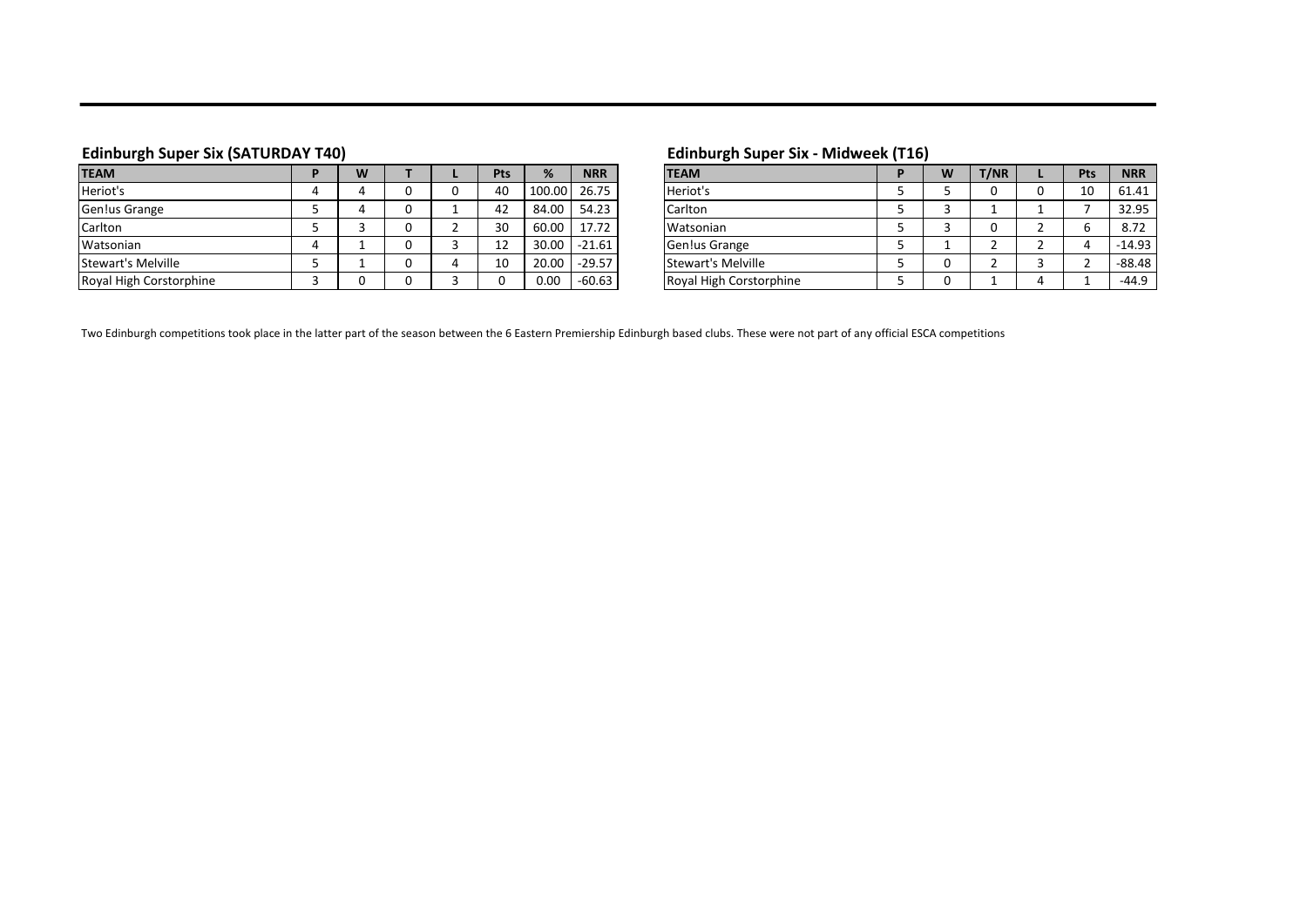## **SEASON - 2021**

| <b>CHAMPIONSHIP</b>  | P  | W              | т        |    | Pts. | %     |
|----------------------|----|----------------|----------|----|------|-------|
| Gala                 | 11 | 9              | 0        | 2  | 192  | 87.28 |
| Carlton 2            | 14 | 11             | 0        | 3  | 244  | 87.15 |
| Morton               | 11 | 7              | $\Omega$ | 4  | 163  | 74.10 |
| Grange 2             | 13 | 8              | 0        | 5  | 192  | 73.85 |
| Edinburgh Academical | 10 | 5              | 0        | 5  | 132  | 66.00 |
| Heriots <sub>2</sub> | 9  | 5              | 0        | 4  | 113  | 62.78 |
| Marchmont            | 12 | 6              | 0        | 6  | 150  | 62.50 |
| Edinburgh            | 12 | 5              | $\Omega$ | 7  | 148  | 61.67 |
| Clackmannan County   | 11 | $\overline{2}$ | $\Omega$ | 9  | 81   | 36.82 |
| Kelso                | 13 | 0              | 0        | 13 | 57   | 21.93 |

| <b>DIVISION 1</b>         | P  | W  |   |    | Pts. | %     | <b>DIVISION</b>  |
|---------------------------|----|----|---|----|------|-------|------------------|
| Linlithgow                | 13 | 11 | 0 | 2  | 231  | 88.85 | <b>Bass Rock</b> |
| Penicuik                  | 10 | 7  | 0 | 3  | 161  | 80.50 | Penicuik 2       |
| <b>Drummond Trinity</b>   | 12 | 8  | 0 | 4  | 183  | 76.25 | Drummor          |
| Livingston                | 12 | 6  | 0 | 6  | 164  | 68.34 | Tranent 8        |
| Watsonian 2               | 12 | 6  | 0 | 6  | 161  | 67.09 | Morton 3         |
| Musselburgh               | 13 | 6  | 0 | 7  | 164  | 63.08 | Kirk Brae        |
| Murrayfield DAFS          | 12 | 6  | 0 | 6  | 150  | 62.50 | Boroughn         |
| Dunnikier                 | 12 | 4  | 0 | 8  | 131  | 54.59 | Marchmo          |
| Edinburgh 2               | 13 | 4  | 0 | 9  | 127  | 48.85 |                  |
| Royal High Corstorphine 2 | 13 | 3  | 0 | 10 | 116  | 44.62 |                  |

|   |    | Pts. | %     | <b>DIVISION 5</b>                 | D  | W  |   |   | Pts. | %      |
|---|----|------|-------|-----------------------------------|----|----|---|---|------|--------|
| 0 |    | 192  | 87.28 | Linlithgow 2                      | 12 | 12 | 0 | 0 | 240  | 100.00 |
| 0 | 3  | 244  | 87.15 | <b>Drummond Trinity 3</b>         | 14 | 9  | 0 | 5 | 216  | 77.15  |
| 0 | 4  | 163  | 74.10 | Musselburgh 2                     | 10 | 6  | 0 | 4 | 148  | 74.00  |
| 0 | 5  | 192  | 73.85 | Stewart's Melville 3              | 13 | ⇁  | 0 | 6 | 174  | 66.93  |
| 0 | 5  | 132  | 66.00 | Leith Franklin Academical Beige 2 | 9  | 4  | 0 | 5 | 109  | 60.56  |
| 0 | 4  | 113  | 62.78 | Livingston 2                      | 12 | 5  | 0 |   | 145  | 60.42  |
| 0 | 6  | 150  | 62.50 | Murrayfield DAFS 3                | 12 | כ  | 0 |   | 142  | 59.17  |
| 0 |    | 148  | 61.67 | Morton 2                          | 12 | 4  | 0 | 8 | 123  | 51.25  |
| 0 | 9  | 81   | 36.82 | Old Contemptibles                 | 14 | 5  | 0 | 9 | 143  | 51.08  |
| 0 | 13 | 57   | 21.93 | <b>Holy Cross 2</b>               | 12 | 3  | 0 | 9 | 111  | 46.25  |

| Pts. | %     |
|------|-------|
| 231  | 88.85 |
| 161  | 80.50 |
| 183  | 76.25 |
| 164  | 68.34 |
| 161  | 67.09 |
| 164  | 63.08 |
| 150  | 62.50 |
| 131  | 54.59 |
|      |       |